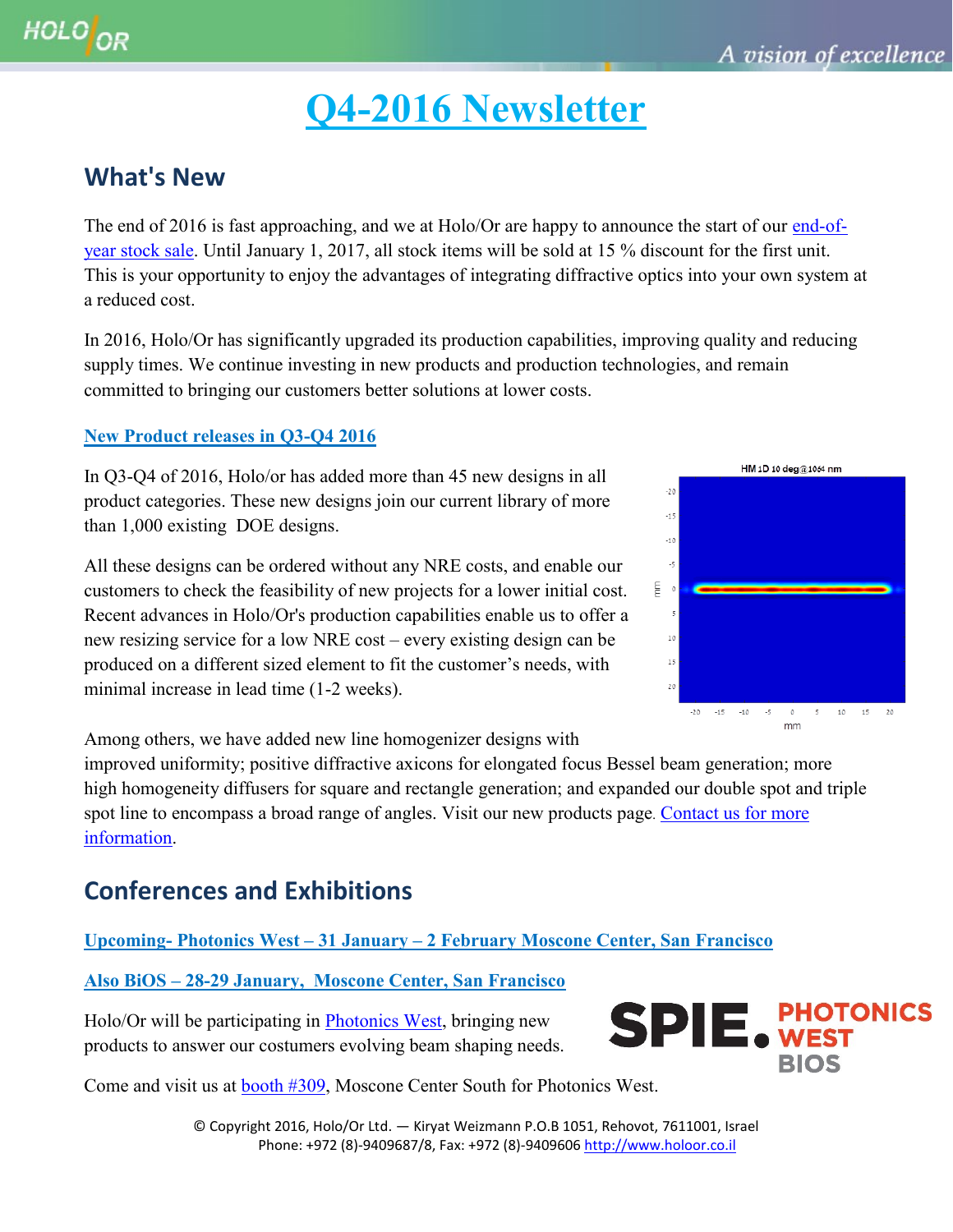This year we will also be participating in [BiOS,](http://spie.org/exhibitor/details.aspx?expo=SPIE-BiOS-2017&name=HOLO%2fOR-Ltd.) to better serve our bio-medical and aesthetic laser industry costumers. Visit us at [booth #8743,](http://spie.org/app/floorplans/PW17B/default.html) Moscone Center

#### **Upcoming- Laser World of Photonics, March 14-16, Shanghai, China,**

Holo/Or will be presenting its diffractive optics solutions at the [largest laser exhibition in China](http://www.world-of-photonics-china.com/index.html) next spring.

Visit us at the [Shanghai New International Expo Center.](http://www.sniec.net/)

#### **Participated- Bayern Photonics Workshop ["High Power Laser Shaping " -](http://bayern-photonics.de/veranstaltungen/veranstaltung/formung-von-laserstrahlung-hoher-leistung-193/) 15 November - [Nürnberg,](http://bayern-photonics.de/veranstaltungen/veranstaltung/formung-von-laserstrahlung-hoher-leistung-193/) Germany**

Holo/Or has participated in a workshop on the challenges of shaping high power laser beams. We presented several examples of the advantages of custom light distribution in welding, brazing and soldering application. See our presentation [here.](https://drive.google.com/file/d/0B4y_5jj3ySJ_V2VHU3R1SHRCb00/view?usp=sharing)

## **Applications**

#### **Hexagonal Multi-Spot in square array for aesthetic dermal treatment**

Aesthetic dermal treatment utilizing lasers is a rapidly growing field. In this application, laser light is split using diffractive optics into multiple spots that create an array of micro-scarring on the skin. These invisible micro scars create tension that eliminates creases from the skin, rejuvenating it and improving its appearance. Normally, DOE elements used for this purpose have a square lattice of spots, thus each spot has 4 near neighbors. Holo/Or has recently developed a [hexagonal multi-spot](http://www.holoor.co.il/Diffractive_Optics_Products/php/productParameters_page.php?PN=MS-388-I-Y-X&lamda=1064&Dim=2D) array with square edges. This gives a more even distribution of the spots, with each spot having 6 near neighbors, thus potentially improving the treatment uniformity. The square edges of the array allow for good tiling of the treated area, without overlapping.

#### **Special Homogenizer for brazing applications**

In laser brazing applications, two metal sheets are joined by a laser melted solder wire. The join quality has been proven to improve when the metal surfaces are cleaned and pre-heated before the brazing wire is melted.







MARCH 14-16, 2017 | SHANGHAI NEW INTERNATIONAL EXPO CENTRE